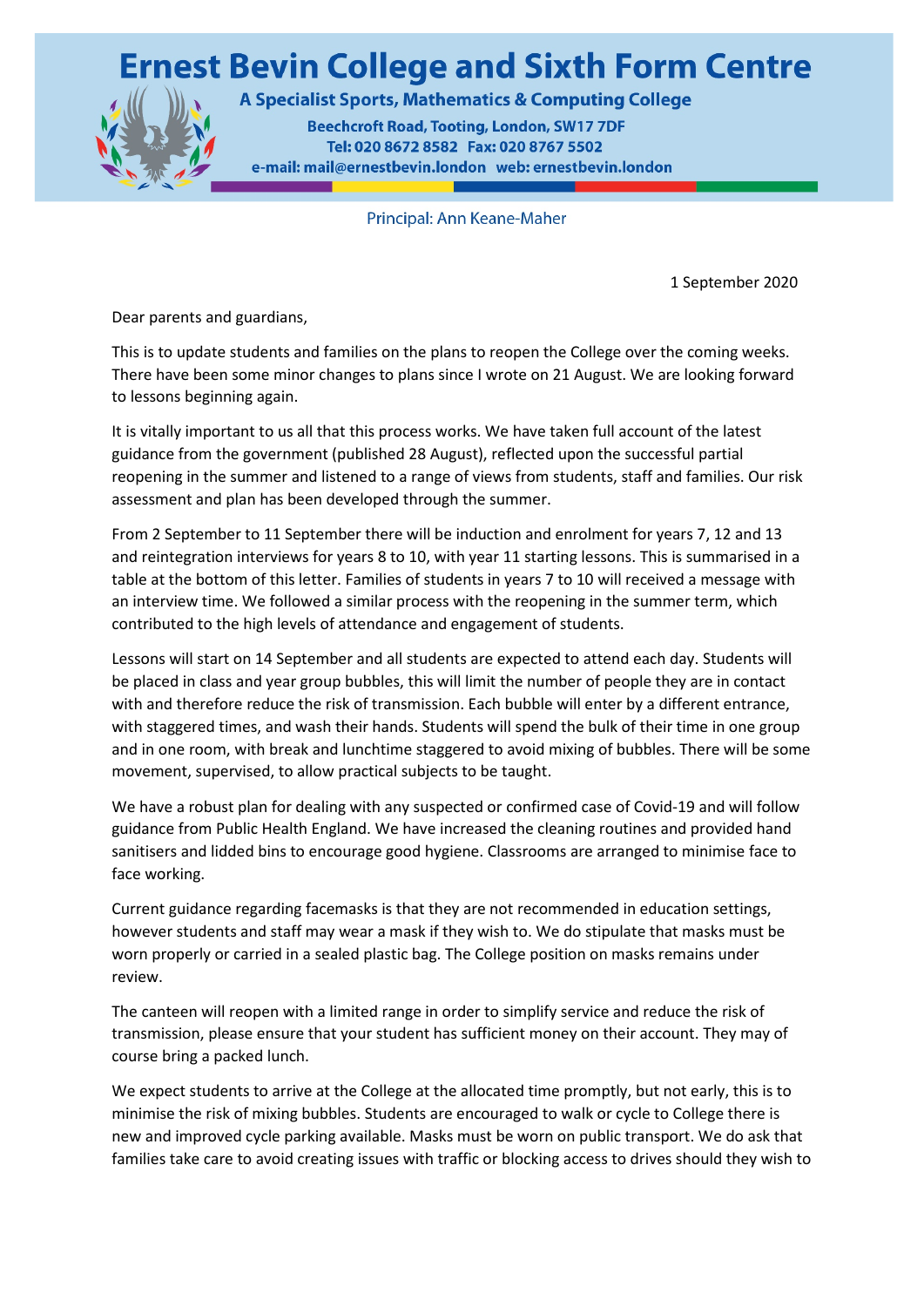## **Ernest Bevin College and Sixth Form Centre**



A Specialist Sports, Mathematics & Computing College

**Beechcroft Road, Tooting, London, SW17 7DF** Tel: 020 8672 8582 Fax: 020 8767 5502 e-mail: mail@ernestbevin.london web: ernestbevin.london

## Principal: Ann Keane-Maher

drop off or collect students by car. There have been traffic restrictions imposed upon residential roads in Tooting in recent weeks which may impact upon driving to the College.

Attendance is compulsory for all students, this is a very clear expectation (except in rare cases where a consultant has recommended remaining isolated). The view is now that the risks to students from missed education outweighs that from Covid-19. We do recognise that many students and families may be anxious about the return. Please do get in touch, we are very happy to provide details of our plans and to reassure.

We hope that there will be no need to close or partially close the College again, but we do have a contingency with Canvas prepared for remote working at very short notice should there be an outbreak on a local or national level.

It is vital that families do inform us of any students who displays symptoms of Covid-19 and of the result of any tests.

We ask families to support this reintegration by ensuring that students have full uniform and equipment for College, speaking to students about the need to cooperate fully with expectations around minimising risk from Covid-19 and also the need to be fully focussed upon studies once back at College. There will be limited access to drinking water and students should bring a bottle, ideally reusable. Students may wear their Ernest Bevin PE or Games kit on the day when they have PE, this must be the official shirt or top with the logo. All of these items can be bought from Hewitt's of Croydon:<https://www.hewittsofcroydon.com/>

There will be a process of assessment and baseline testing for students in the first weeks back at College. Students in years 8, 10 and 11 will have tests in the first week and those in years 7 and 9 during the third week. Students should not be anxious about these tests, they are to inform us of needs and allow us to develop effective lessons and programmes to help 'Catch-up'.

We are reviewing the arrangements for parents' evenings and transition meetings. These are clearly a valuable process in raising attainment, however it would not be possible to run these events in the usual way whilst maintaining social distancing. Likewise extracurricular activities and peripatetic lessons (music and sports) are not going to run for the first few weeks as we prioritise the opening of the college, we will review this position before half term.

We understand that the past 6 months have been a difficult and traumatic time for many families. Please do get in touch with us if there is any information we need to know about, any support which can be offered or if you have any questions or concerns.

Yours,

Pen Veune-Maker

Ann Keane-Maher, Principal